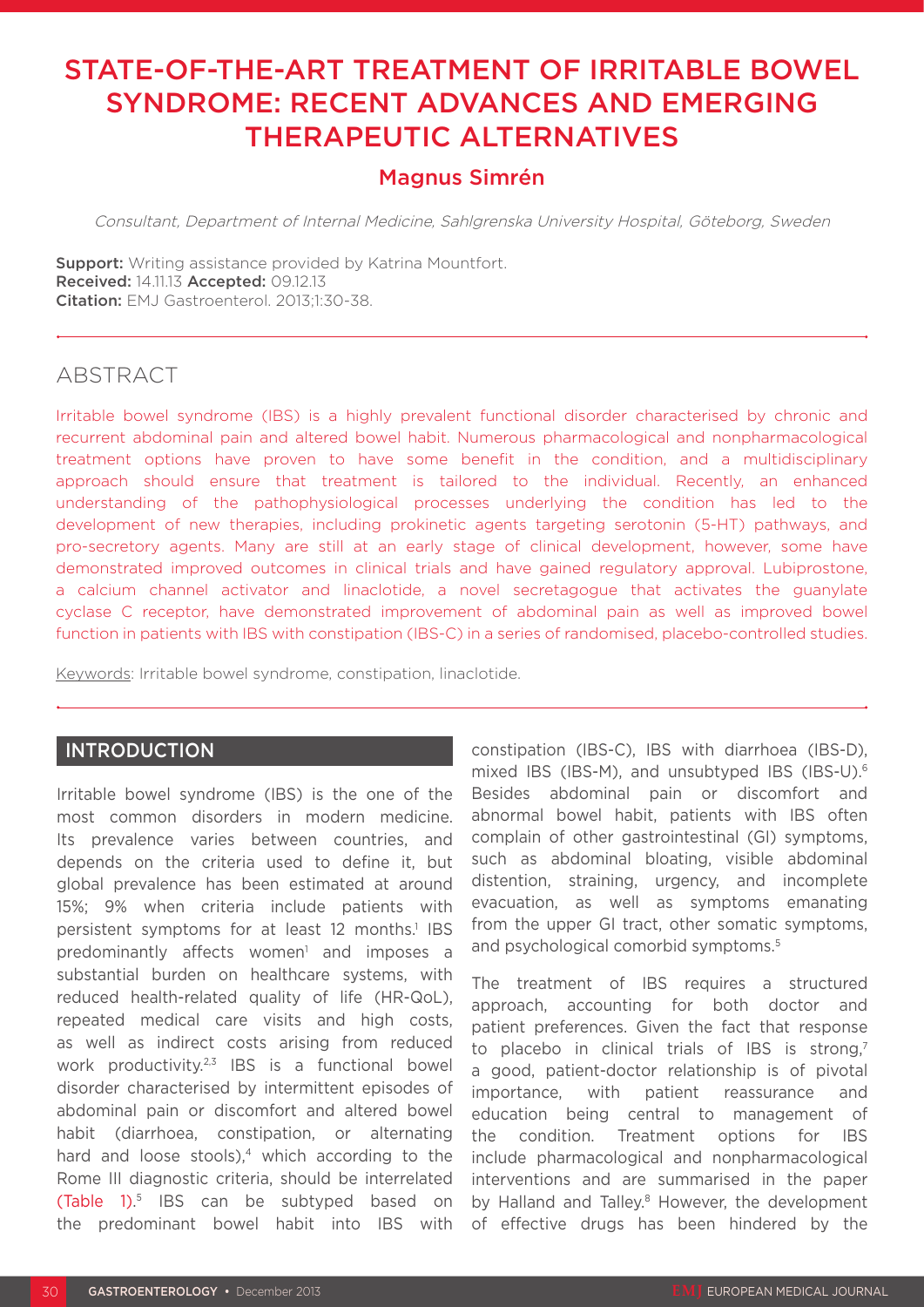#### Table 1. ROME III diagnostic criteria and subtypes for irritable bowel syndrome.

| Diagnostic criteria                            | <b>IBS</b> subtypes                                        |
|------------------------------------------------|------------------------------------------------------------|
| Recurrent abdominal pain or discomfort for     | • IBS with constipation when at least 25% of stools are    |
| at least 3 days within the last 3 months in    | hard and fewer than 25% are loose or watery                |
| association with two or more of the following: | • IBS with diarrhoea when at least 25% of stools are loose |
| • Improvement with defecation                  | or watery and fewer than 25% are hard                      |
| • Onset associated with a change in stool      | • IBS mixed type when at least 25% of stools are loose or  |
| frequency                                      | watery and at least 25% are hard                           |
| • Onset associated with a change in stool      | • IBS un-subtyped when changes in stool consistency do     |
| form (appearance)                              | not fit any of the previous subtypes                       |

#### *Longstreth et al.5*

complex pathophysiology of the condition. IBS is a functional disorder and as such its aetiology cannot be attributed to any underlying specific disease process or structural abnormality. However, it may be associated with abnormal GI motility, visceral hypersensitivity, low-grade gut inflammation, previous intestinal infections, changes in microflora, food hypersensitivity, and psychosocial dysfunction.9 Recent advances in the understanding of the pathogenesis of IBS have led to the development of several promising pharmaceutical agents.10 This article aims to review the current treatment options in IBS, with a specific focus on recent advances and emerging therapeutic alternatives.

## NON-PHARMACEUTICAL TREATMENT APPROACHES TO IBS

The majority of patients with IBS report that their GI symptoms worsen in response to food intake, in particular foods rich in carbohydrates and fats.11,12 Up to half of all IBS patients have also reported intolerance to histamine-releasing food items such as milk, red wine and pork and foods rich in biogenic amines such as wine, salami, and cheese.<sup>12</sup> Dietary advice is frequently sought by IBS patients,<sup>13</sup> and represents a cost-effective therapeutic approach. Although limited clinical evidence exists in support of dietary modification, restricting rapidly fermentable, short-chain carbohydrates (FODMAPs) has proven effective in subgroups of IBS patients.14-16 Fibre supplementation is a widely used treatment approach in IBS-C but clinical evidence in support of its use is weak.<sup>17,18</sup> Soluble fibre (such as psyllium) has proven more beneficial than insoluble fibre (bran).<sup>19</sup>

Other lifestyle interventions may be useful in the management of IBS. A randomised clinical study showed that physical activity improves GI symptoms in IBS.<sup>20</sup> Psychological treatment approaches may also be beneficial, and numerous approaches, including cognitive behavioural therapy (CBT), dynamic psychotherapy, biofeedback, hypnotherapy, and relaxation therapy have been studied.<sup>21</sup> The availability, duration, cost, and patient reluctance have limited such interventions but a growing body of evidence supports the fact that such interventions may bring about clinically meaningful improvements in symptoms and QoL, particularly in patients with low-to-moderate QoL at baseline.<sup>22-24</sup> In order to increase the availability of such therapies, self-administered, internet and group-based CBT are promising options.25-27 Gut directed hypnotherapy may provide long-term benefits in terms of symptom relief and reduced medication usage.<sup>28</sup> A report of two recent randomised, controlled studies concluded that the treatment is effective for patients with refractory IBS, but treatment effectiveness is lower when administered outside specialist research centres.<sup>29</sup>

### SYMPTOM-SPECIFIC TREATMENT OF IBS

Treatment directed towards specific symptoms of IBS form the backbone of IBS therapy. Osmotic laxatives such as polyethylene glycol have demonstrated efficacy in providing relief from constipation.30 Diarrhoea may be treated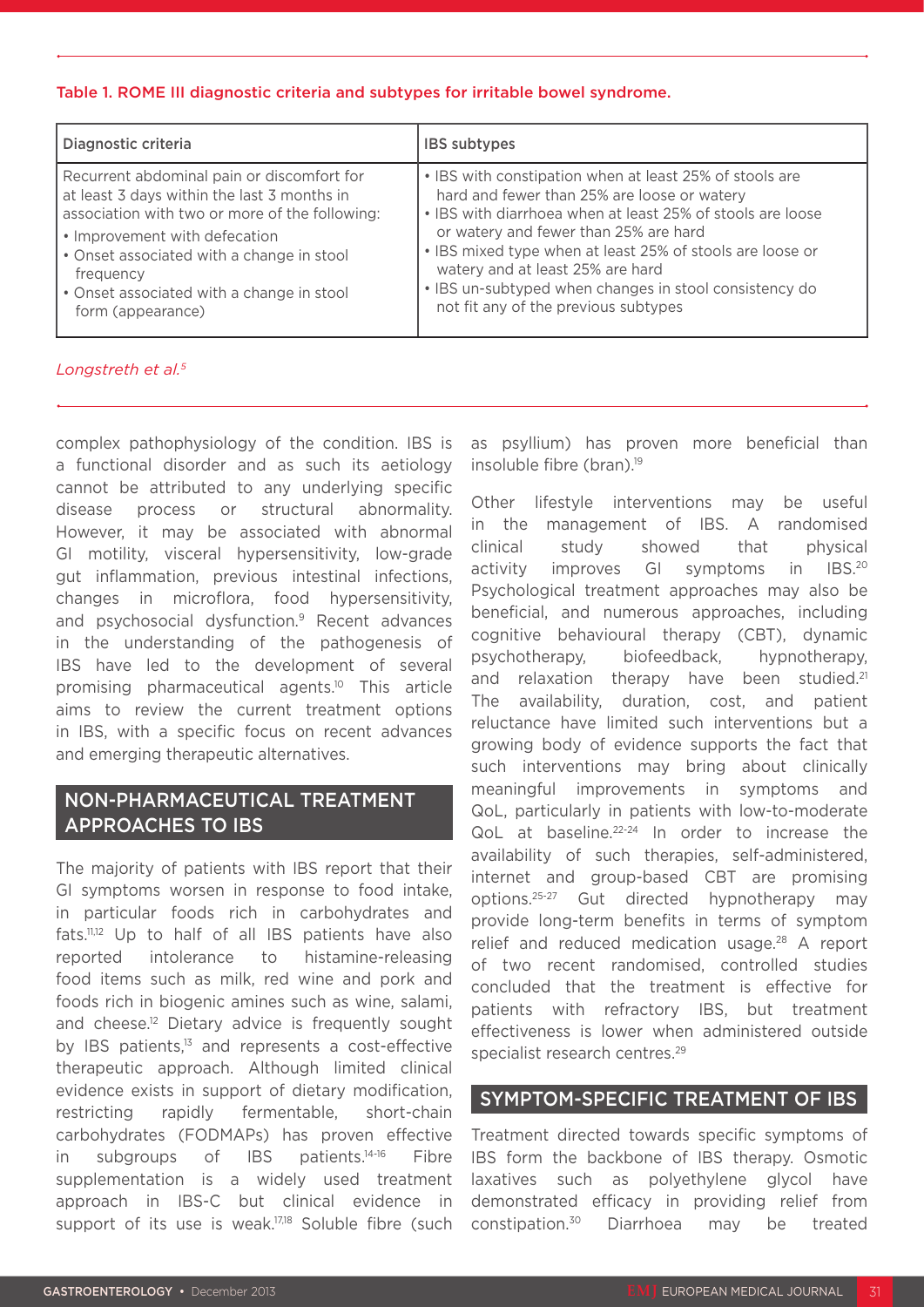successfully with loperamide (see below), but has also been associated with bile acid malabsorption in up to one-third of patients with IBS-D; these patients respond well to the bile acid agent cholestyramine.31,32 In terms of abdominal pain, the use of antispasmodics including hyoscine, peppermint oil, mebeverine, otilonium bromide, pinaverium bromide, and cimetropium bromide is supported by clinical data.<sup>16,17,24</sup> Moreover, several studies have demonstrated that antidepressants are effective in the treatment of IBS symptoms in general, and pain in particular.<sup>20</sup> The  $\alpha$ 2 $\delta$ ligands gabapentin and pregabalin are beneficial to some IBS patients with severe abdominal pain and anxiety.<sup>33</sup> However, these approaches target the patient's individual symptoms at the time of the acute episode $4,34,35$  and are associated with varied efficacy and poor patient satisfaction.<sup>36</sup>

## AGENTS TARGETING PATHOPHYSIOLOGICAL PROCESSES IN IBS

Several mediators and receptors involved in IBS-related abdominal pain have been identified, including serotonin (5-hydroxytryptamine [5-HT]), tachykinins, cholecystokinin (CCK), and nerve growth factor (NGF). Their corresponding receptor antagonists have been investigated in clinical trials. However, not all have fulfilled their promise as therapeutic targets and several clinical studies have not met their primary endpoints.37

### Opioid Receptors

Endogenous opioids regulate nervous visceral sensitivity as well as visceral motor function. Loperamide, a μ-opioid-receptor agonist, which decreases GI motility, is the first choice treatment for patients with IBS-D,<sup>38</sup> and others are in clinical development. In a Phase II study of IBS-D patients, the μ-opioid receptor agonist and δ-opioid receptor antagonist eluxadoline improved abdominal pain and stool consistency.<sup>39</sup> Kappa-opioid receptor agonists are effective analgesics in visceral pain. Asimadoline, an orally administered kappa opioid–receptor agonist,40,41 is currently in clinical development for IBS-D.

#### 5-HT Pathways

One proposed pathophysiological pathway in IBS involves neurotransmission through serotonergic

nerves that help regulate GI motility, sensation, and secretion. IBS-C is associated with impaired serotonin (5-HT) response.<sup>42</sup> Pharmacotherapies directed at 5-HT receptors therefore offer a promising treatment approach to IBS by stimulating or inhibiting GI motility. The 5-HT4 receptor agonist tegaserod (Zelnorm®, Zelmac®) was indicated for the short-term treatment of women with IBS-C who are <55 years of age, but was refused marketing approval by the European Medicines Agency (EMA) owing to safety concerns.<sup>43</sup> It was previously withdrawn by the US Food and Drug Administration (FDA) in 2007 following postmarketing reports of serious adverse events (AEs), including an increased risk of cardiovascular events, and is currently available only upon request for women who fail to respond to other treatments.<sup>3</sup> Cisapride was also withdrawn as a result of serious cardiac AEs. Other 5-HT4 receptor agonists have failed to demonstrate significant clinical benefit in IBS.44

The potential for cardiac and vascular AEs with 5-HT receptor agonists has been demonstrated in other therapeutic areas.<sup>45,46</sup> As a result, any new drugs in this category must demonstrate selectivity for the 5-HT4 receptor over other receptors. Three 5-HT4 receptor agonists in clinical development have greater selectivity for 5-HT4 over other receptors. Prucalopride (Resolor®), a selective, high affinity 5-HT4 receptor agonist, demonstrated efficacy in three large randomised, placebo-controlled, clinical trials of chronic idiopathic constipation (CIC), but has not yet been studied in IBS-C.<sup>47-49</sup> Its most common AE is headache, followed by nausea and diarrhoea. Prucalopride has been approved for use in Europe<sup>50</sup> but not yet in the US. Velusetrag and ATI-7505 are 5-HT4 antagonists in early stage clinical development.<sup>51</sup>

Other therapies targeting the 5-HT system include 5-HT3 antagonists such as cilansetron and alosetron.52,53 These significantly improve the symptoms of IBS-D but have been associated with ischaemic colitis and constipation. Alosetron was withdrawn from the US market in 2000 and reintroduced in 2002 with availability and use restricted, and the development of cilansetron was stopped.<sup>53</sup> Alosetron is not available in Europe. In a recent study from the UK, ondansetron, a 5-HT3 antagonist approved for the treatment of chemotherapy-induced nausea,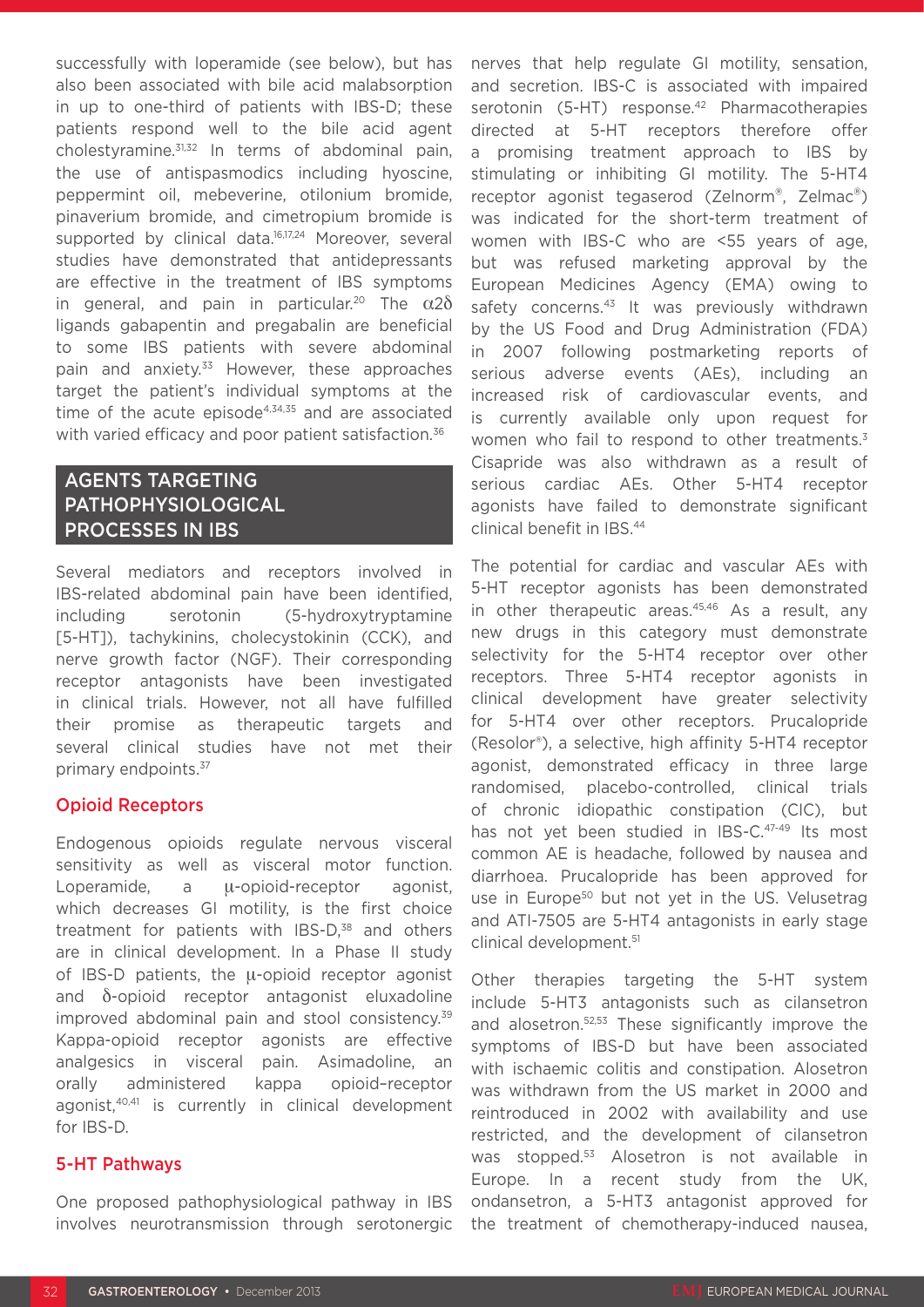with IBS-D.<sup>54</sup> Pumosetrag (DDP-733), an orally available prokinetic agent and locally acting 5-HT3 partial agonist, is currently in clinical development for IBS-C.<sup>55</sup>

#### Gastrointestinal Secretion

An emerging concept in IBS therapy is the use of non-absorbed, luminally-acting molecules, summarised in Table 2.

has also been found to be effective for patients minimising the likelihood of systemic AEs. Inducing fluid secretion into the GI tract, which softens stools, increases motility, and promotes spontaneous bowel movements, has proved a promising therapeutic target. Currently, two intestinal secretagogues are available: lubiprostone and linaclotide. Clinical trial data demonstrating their efficacy and safety in IBS are

#### Table 2. Randomised, placebo-controlled trials of linaclotide and lubiprostone in constipation-predominant irritable bowel syndrome (IBS-C).

| Author                                         | Study design                                          | Patients (n) | Main outcomes                                                                                                                                                                                                                                                                                                         |
|------------------------------------------------|-------------------------------------------------------|--------------|-----------------------------------------------------------------------------------------------------------------------------------------------------------------------------------------------------------------------------------------------------------------------------------------------------------------------|
| Linaclotide<br>$(100 or 1000 \mu g)$           | Phase IIa,<br>$n = 36$ .<br>100% women <sup>96</sup>  | 5 days       | Ascending colon emptying time<br>Time to first bowel movement<br>Stool frequency<br>Stool consistency<br>Ease of stool passage                                                                                                                                                                                        |
| Linaclotide<br>(75, 150, 300,<br>or 600 µg QD) | Phase IIb,<br>$n = 420.$<br>92% women <sup>64</sup>   | 12 weeks     | CSBM and SBM frequency CSBM responder<br>SBM responder<br>Adequate relief responder<br>Global relief responder<br>Stool consistency<br>Straining<br>Abdominal pain<br>Abdominal discomfort<br>Bloating                                                                                                                |
| Linaclotide<br>(290 µg QD)                     | Phase III study,<br>n=804,<br>90% women <sup>65</sup> | 26 weeks     | FDA responder<br>CSBM and SBM frequency<br>Abdominal pain, discomfort, bloating, fullness, and cramping<br>Stool consistency<br>Straining<br>Adequate relief<br>Treatment satisfaction                                                                                                                                |
| Linaclotide<br>(290 µg QD)                     | Phase III,<br>n=800,<br>91% women <sup>66</sup>       | 12 weeks     | FDA responder<br>CSBM and SBM frequency<br>Abdominal pain, discomfort, bloating, fullness, and cramping<br>Stool consistency<br>Straining<br>Adequate relief<br>Treatment satisfaction                                                                                                                                |
| Lubiprostone<br>$(8 \mu g$ BID)                | Two Phase III<br>trials, n=1171 <sup>58</sup>         | 12 weeks     | Using a balanced seven-point Likert scale ranging from<br>significantly relieved (+3), to significantly worse (-3), patients<br>responded on their electronic diary to the question:<br>'How would you rate your relief of IBS symptoms over the past<br>week compared to how you felt before you entered the study?' |
| Lubiprostone<br>$(8 \mu g$ BID)                | Open-label<br>extension study<br>of Phase III trials  | 36 weeks     | Long-term safety and tolerability, monitored via adverse events<br>(AEs), laboratory parameters and vital signs.<br>Monthly responder rates<br>Patient evaluations of IBS-C symptom severity<br>Quality of life                                                                                                       |

BID: twice daily; QD: once daily; CSBM: complete spontaneous bowel movement; SBM: spontaneous bowel movement.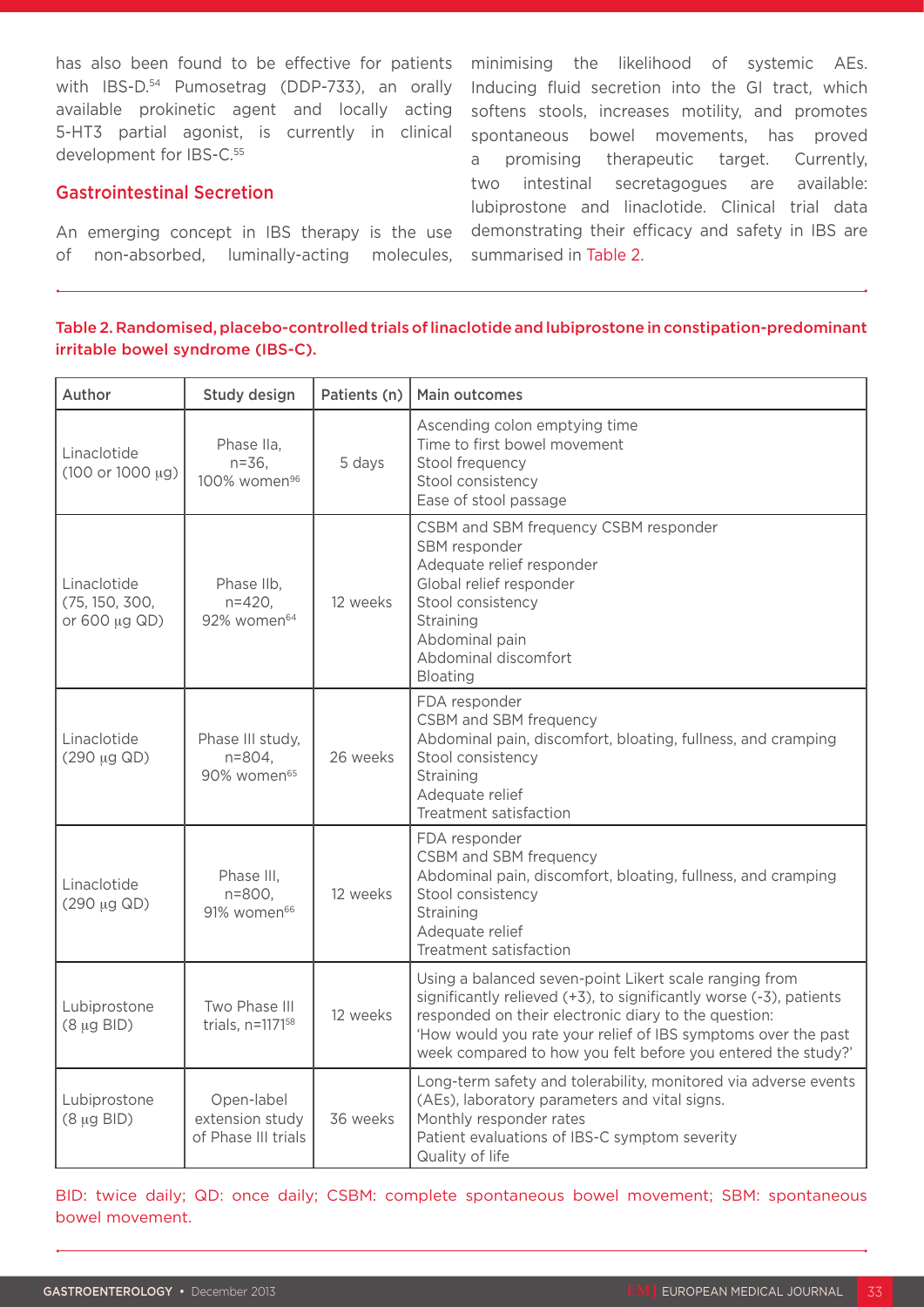#### Table 3: Primary endpoints specified by the European Medicines Agency (EMA) and US Food and Drugs Administration (FDA).

| EMA <sup>67</sup>                                                                                                                                                                                                                                                                               | FDA <sup>68</sup>                                                                                                                                                                                                                                     |
|-------------------------------------------------------------------------------------------------------------------------------------------------------------------------------------------------------------------------------------------------------------------------------------------------|-------------------------------------------------------------------------------------------------------------------------------------------------------------------------------------------------------------------------------------------------------|
| Abdominal pain or discomfort responder: 30% reduction<br>In mean abdominal pain or discomfort score, with<br>neither condition worsening from baseline for at least<br>6 weeks.<br><b>IBS</b> degree of relief responder: symptoms considerably<br>or completely relieved for at least 6 weeks. | FDA responder: decrease of at least 30% in the average<br>daily worst abdominal pain score (measured daily)<br>compared with baseline weekly average, and an increase<br>of at least one complete spontaneous bowel movement<br>(CSBM) from baseline. |

Lubiprostone (Amitiza®) is an analogue of endogenous prostones (bicyclic fatty acids), and directly activates chloride channels in epithelial cell membranes, inducing fluid secretion.56 It is approved by the FDA for the treatment of CIC and IBS-C. In a Phase II trial, lubiprostone showed significantly greater improvements in mean abdominal discomfort/pain scores after 2 months compared with placebo, but at 3 months the trend was no longer significant.<sup>57</sup> In a combined analysis of two Phase III clinical trials, a significantly higher percentage of lubiprostone-treated patients were considered overall responders compared with those treated with placebo.<sup>58</sup> An extension study found that lubiprostone demonstrated sustained efficacy and was safe and well tolerated over 9–13 months of treatment.59 Common AEs of lubiprostone include nausea, diarrhoea, abdominal pain, and bloating, and, rarely, dyspnoea.<sup>60</sup> Nausea is mostly mild-to-moderate, and is best managed by taking the drug with food.<sup>35</sup>

Further studies have focused on the mechanism of action of lubiprostone. An 8-week crossover study demonstrated that lubiprostone has no effect on visceral pain thresholds. The reductions in clinical pain associated with its use appear to be secondary to changes in stool consistency.<sup>61</sup> An *in vitro* study found that lubiprostone, but not active linaclotide, promotes repair of the epithelial barrier and cell function, a finding of potential clinical importance for IBS patients with compromised barrier function.62

Linaclotide (Constella®) is a first-in-class 14-amino acid peptide agonist of guanylate cyclase (GC-C). It activates GC-C receptors on the luminal surface intestinal enterocytes, causing a signal transduction cascade that results in chloride

channel activation and enhanced secretion of intestinal fluid and accelerated intestinal transit.63 Linaclotide received EMA marketing authorisation in November 2012 and FDA approval in August 2012 for the symptomatic treatment of moderate-to-severe IBS-C in adults after demonstrating efficacy and safety in Phase II<sup>64</sup> and Phase III clinical trials, based on FDA endpoints<sup>65,66</sup> (Table 3),  $67,68$  as well as an analysis based on EMA recommended endpoints.<sup>69</sup> Linaclotide also significantly improved abdominal symptoms and QoL in a subgroup of patients who rated specific abdominal symptoms as severe at baseline.<sup>70</sup> A higher rate of AEs was reported in the linaclotide treatment arm compared with placebo; however, most were mild or moderate in severity. The most common of these was diarrhoea. The use of linaclotide in clinical practice requires further evaluation of the significance of this AE and the best strategies to minimise its impact. Animal studies have found that linaclotide has an analgesic mechanism of action that is independent of its action on gut motility or stool consistency.<sup>71</sup> Another GC-C agonist, plecanatide, is currently in clinical development for IBS-C, and demonstrated efficacy in a Phase II study of patients with CIC.<sup>72</sup> A Phase II placebo-controlled trial in IBS-C patients is ongoing.<sup>73</sup>

#### Intestinal Microbiota

Alterations in intestinal microbiota are increasingly being recognised as an important factor in the pathophysiology of IBS. Recent evidence suggests that a proportion of patients with IBS may have small intestinal bacterial overgrowth (SIBO), although this suggestion is controversial.74-76 This has provided a rationale for antibiotic-based therapies for IBS. Rifaximin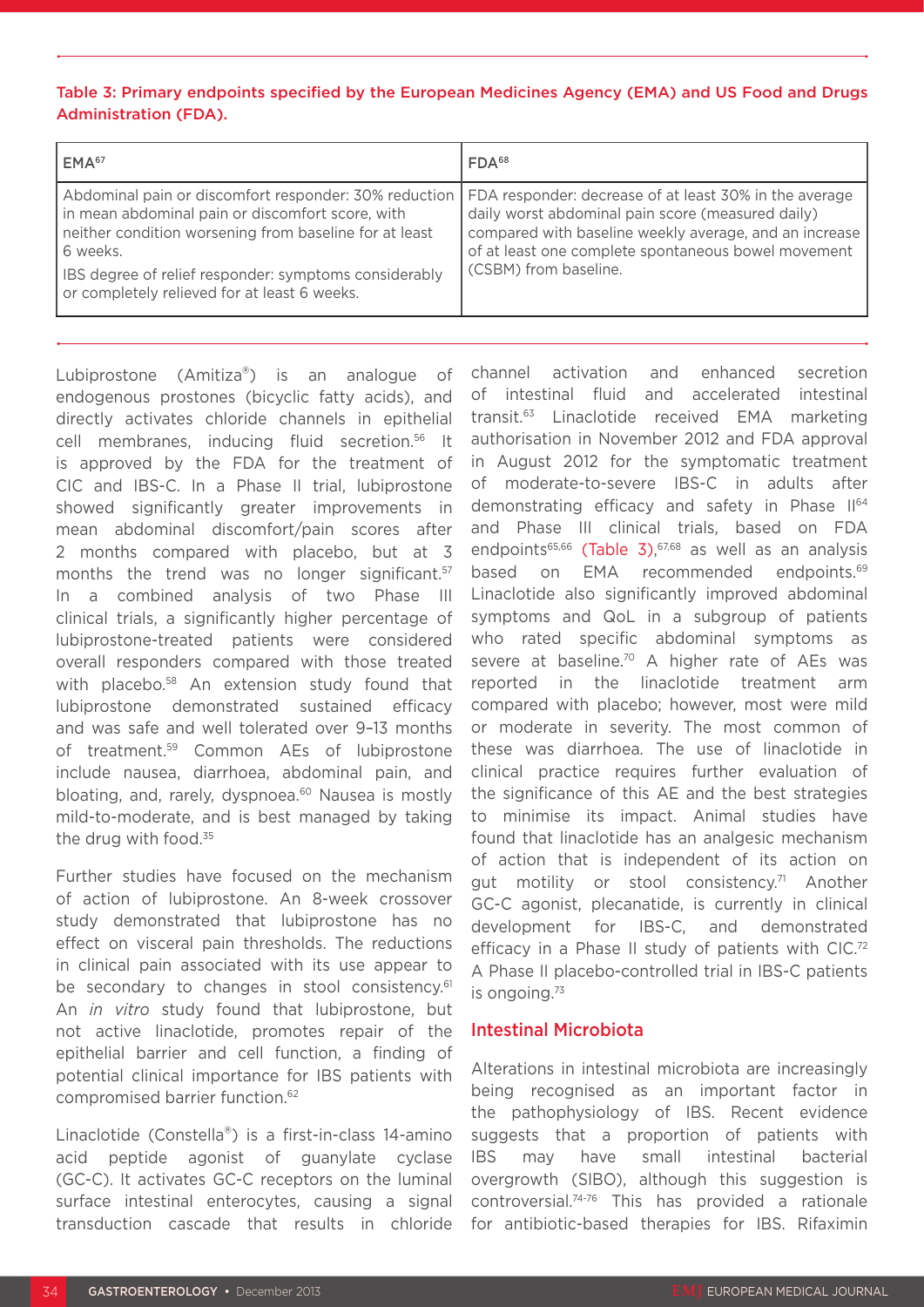is a nonabsorbable antibiotic that demonstrates no clinically relevant bacterial resistance and has been associated with improvement of IBS symptoms, but symptoms seem to return when the treatment is stopped, and repeated dosing has not been formally evaluated.<sup>77</sup>

Probiotics have also proven safe and effective in IBS, and may be administered as functional foods such as yoghurts and drinks or in pharmaceutical forms. The most widely used probiotics are *Lactobacillus plantarum* 299v, *Lactobacillus rhamnosus LGG*, *Lactobacillus reuteri*, *Lactobacillus acidophilus*, *Lactobacillus casei*, and *Bifidobacterium infantis*, *lactis* or *brevis*. However, not all probiotics have been shown to be equally effective. Clinical trials to date have varied in design, probiotic strain used, dosage and formulation, but a number of studies have reported beneficial effects.78-82 A recent review concluded that probiotics are associated with modest clinical benefits but are unlikely to benefit all patients. $83$  A larger body of good quality clinical trial data is needed to draw firm conclusions.

Faecal microbiota transplantation has demonstrated efficacy in recurrent *Clostridium*  difficile infections,<sup>84</sup> and interest is growing in the technique as a potential treatment for IBS. However, the technique remains controversial and to date has only been used in experimental settings. 85,86

## OTHER THERAPEUTIC APPROACHES TO IBS

Stress and concomitant psychological conditions such as somatisation, anxiety and depression play a major role in the development, clinical course, and response to treatment in IBS.87,88 Psychotropic drugs, including selective serotonin/ serotonin-norepinephrine receptor antagonists and tricyclic antidepressants, therefore play a key role in the treatment of moderate-to-severe IBS.89

It is well known that bile acids in the colon stimulate motility and increase secretion. Following their role in digestion, bile acids are reabsorbed by ileal bile acid transporters (IBATs). Inhibiting IBATs by luminally acting drugs may increase the amount of bile reaching the proximal colon and benefit patients with IBS-C. In a Phase II clinical trial, the IBAT inhibitor A3309 increased stool frequency and improved constipation-related symptoms in CIC.90 Agents in clinical development for IBS-D include ibodutant, a neurokinin 2 receptor antagonist,91 anti-inflammatory approaches including mesalazine<sup>92</sup> and ketotifen,  $93$  and the centrally acting agent dextofisopam.94

#### CONCLUDING REMARKS

Until recently, pharmacotherapy directed at individual symptoms has been the standard of care for IBS. However, new treatments are improving clinical outcomes and changing the treatment algorithm, especially as clinical trial data are becoming available. While systemic prokinetic agents, such as the 5-HT4 receptor agonist prucalopride, and 5-HT3 receptor agonists, offer considerable potential, the largest body of clinical data to date supports the use of the pro-secretory agents - lubiprostone and linaclotide. There is a need for head-to-head trials comparing the efficacy and costeffectiveness of these treatments.

In conclusion, the treatment armamentarium for IBS is expanding. However, there remains a need for a multidisciplinary and individualised approach to IBS. While some patients will benefit primarily from symptom-based pharmacological treatment, others may benefit more from behavioural therapy and/or the use of psychotropic drugs. A graduated treatment approach has been suggested, with diagnosis being the most important treatment step.<sup>95</sup> Individualising management remains the key to achieving the optimal outcomes in IBS with currently available therapeutics.

#### REFERENCES

1. Lovell RM, Ford AC. Global prevalence of irritable bowel syndrome on healthof and risk factors for irritable bowel related quality of life and health care syndrome: a meta-analysis. Gastroenterol Hepatol. 2012;10:712-21. e4.

Clin expenditures. Gastroenterol Clin North Am. 2011;40:11-9.

2. Agarwal N, Spiegel BM. The effect 3. Fortea J, Prior M. Irritable bowel

syndrome with constipation: a Europeanfocused systematic literature review of disease burden. J Med Econ. 2013;16:329- 41.

4. Hellstrom PM et al. Characteristics of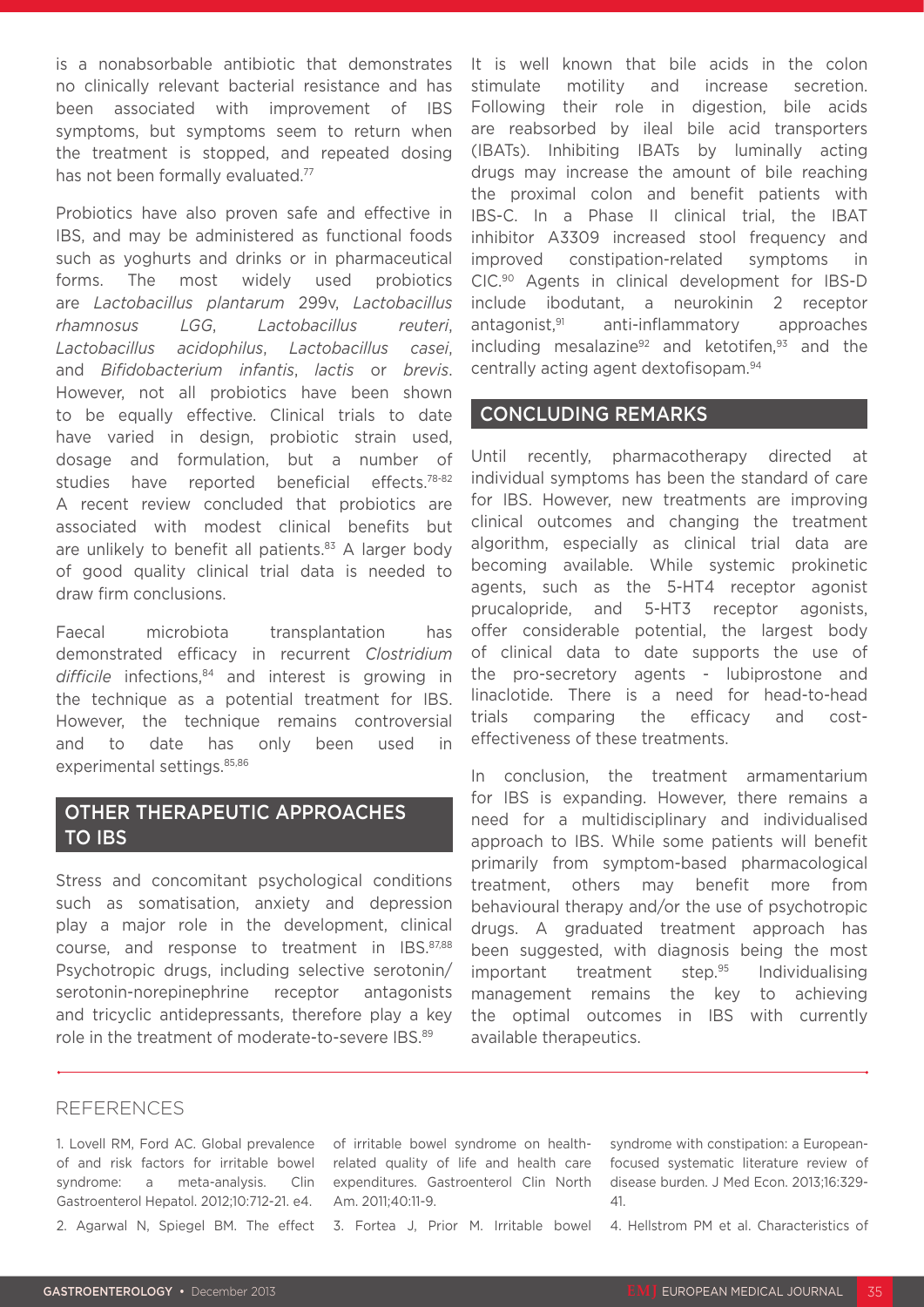acute pain attacks in patients with irritable bowel syndrome meeting Rome III criteria, Am J Gastroenterol. 2011;106:1299-307.

5. Longstreth GF et al. Functional bowel disorders. Gastroenterology. 2006;130:1480-91.

6. Spiller R. Clinical update: irritable bowel syndrome. Lancet. 2007;369:1586-8.

7. Patel SM et al. The placebo effect in irritable bowel syndrome trials: a metaanalysis. Neurogastroenterol Motil. 2005;17:332-40.

8. Halland M, Talley NJ. New treatments for IBS. Nat Rev Gastroenterol Hepatol. 2013;10:13-23.

9. Ford AC, Talley NJ. IBS in 2010: advances in pathophysiology, diagnosis and treatment. Nat Rev Gastroenterol Hepatol. 2011;8:76-8.

10. Talley NJ. Green light from the FDA for new drug development in irritable bowel syndrome and functional dyspepsia. Am J Gastroenterol. 2009;104:1339-41.

11. Simren M et al. Food-related gastrointestinal symptoms in the irritable bowel syndrome. Digestion. 2001;63:108- 15.

12. Bohn L et al. Self-reported foodrelated gastrointestinal symptoms in IBS are common and associated with more severe symptoms and reduced quality of life. Am J Gastroenterol. 2013;108:634-41.

13. Halpert A et al. What patients know about irritable bowel syndrome (IBS) and what they would like to know. National Survey on Patient Educational Needs in IBS and development and validation of the Patient Educational Needs Questionnaire (PEQ). Am J Gastroenterol. 2007;102:1972-82.

14. Gibson PR, Shepherd SJ. Evidencebased dietary management of functional gastrointestinal symptoms: The FODMAP approach. J Gastroenterol Hepatol. 2010;25:252-8.

15. Muir JG, Gibson PR. The Low FODMAP diet for treatment of irritable bowel syndrome and other gastrointestinal disorders. Gastroenterol Hepatol (N Y). 2013;9:450-2.

16. Ong DK et al. Manipulation of dietary short chain carbohydrates alters the pattern of gas production and genesis of symptoms in irritable bowel syndrome. J Gastroenterol Hepatol. 2010;25:1366-73.

17. Ford AC et al. Effect of fibre, antispasmodics, and peppermint oil in the treatment of irritable bowel syndrome: systematic review and meta-analysis. BMJ. 2008;337:a2313.

18. Ruepert L et al. Bulking agents, antispasmodics and antidepressants for the treatment of irritable bowel syndrome. Cochrane Database Syst Rev. 2011;CD003460.

19. Bijkerk CJ et al. Soluble or insoluble

fibre in irritable bowel syndrome in primary care? Randomised placebo controlled trial. BMJ. 2009;339:b3154.

20. Johannesson E et al. Physical activity improves symptoms in irritable bowel syndrome: a randomized controlled trial. Am J Gastroenterol. 2011;106:915-22.

21. Ford AC et al. Efficacy of antidepressants and psychological therapies in irritable bowel syndrome: systematic review and meta-analysis. Gut. 2009;58(3):367-78.

22. Labus J et al. Randomised clinical trial: symptoms of the irritable bowel syndrome are improved by a psychoeducation group intervention. Aliment Pharmacol Ther. 2013;37:304-15.

23. Lackner JM et al. How does cognitive behavior therapy for irritable bowel syndrome work? A mediational analysis of a randomized clinical trial. Gastroenterology. 2007;133:433-44.

24. Dobbin A et al. Randomised controlled trial of brief intervention with biofeedback and hypnotherapy in patients with refractory irritable bowel syndrome. J R Coll Physicians Edinb. 2013;43:15-23.

25. Ljotsson B et al. Internet-delivered exposure-based treatment vs. stress management for irritable bowel syndrome: a randomized trial. Am J Gastroenterol. 2011;106:1481-91.

26. Lackner JM et al. The Irritable Bowel Syndrome Outcome Study (IBSOS): rationale and design of a randomized, placebo-controlled trial with 12 month follow up of self- versus clinicianadministered CBT for moderate to severe irritable bowel syndrome. Contemp Clin Trials. 2012;33:1293-310.

27. Tonkin-Crine S et al. Exploring patients' views of a cognitive behavioral therapybased website for the self-management of irritable bowel syndrome symptoms. J Med Internet Res. 2013;15:e190.

28. Roberts L et al. Gut-directed hypnotherapy for irritable bowel syndrome: piloting a primary care-based randomised controlled trial. Br J Gen Pract. 2006;56:115-21.

29. Lindfors P et al. Effects of gut-directed hypnotherapy on IBS in different clinical settings-results from two randomized, controlled trials. Am J Gastroenterol. 2012;107:276-85.

30. Chapman RW et al. Randomized clinical trial: macrogol/PEG 3350 plus electrolytes for treatment of patients with constipation associated with irritable bowel syndrome. Am J Gastroenterol. 2013;108:1508-15.

31. Smith MJ et al. Bile acid malabsorption in persistent diarrhoea. J R Coll Physicians Lond. 2000;34:448-51.

32. Walters JR, Pattni SS. Managing bile acid diarrhoea. Therap Adv Gastroenterol. 2010;3:349-57.

33. Gale JD, Houghton LA. Alpha 2 Delta  $(α(2)δ)$  Ligands, Gabapentin and Pregabalin: What is the evidence for potential use of these ligands in irritable bowel syndrome. Front Pharmacol. 2011;2:28.

34. Ford AC, Suares NC. Effect of laxatives and pharmacological therapies in chronic idiopathic constipation: systematic review and meta-analysis. Gut. 2011;60:209-18.

35. Saad RJ. Peripherally acting therapies for the treatment of irritable bowel syndrome. Gastroenterol Clin North Am. 2011;40:163-82.

36. Hammerle CW, Surawicz CM. Updates on treatment of irritable bowel syndrome. World J Gastroenterol. 2008;14:2639-49.

37. Camilleri M. Review article: new receptor targets for medical therapy in irritable bowel syndrome. Aliment Pharmacol Ther. 2010;31:35-46.

38. Hanauer SB. The benefits of loperamide in the treatment of patients with IBS or IBD. Introduction. Rev Gastroenterol Disord. 2007;7 Suppl 3:S1-2.

39. Dove LS et al. Eluxadoline benefits patients with irritable bowel syndrome with diarrhea in a phase 2 study. Gastroenterology. 2013;145:329-38. e1.

40. Mangel AW et al. Clinical trial: asimadoline in the treatment of patients with irritable bowel syndrome. Aliment Pharmacol Ther. 2008;28:239-49.

41. Mangel AW, Hicks GA. Asimadoline and its potential for the treatment of diarrheapredominant irritable bowel syndrome: a review. Clin Exp Gastroenterol. 2012;5:1- 10.

42. Spiller R. Recent advances in understanding the role of serotonin in gastrointestinal motility in functional bowel disorders: alterations in 5-HT signalling and metabolism in human disease. Neurogastroenterol Motil. 2007;19 Suppl 2:25-31.

43. EMA, Refusal Assessment Report for Zelnorm. http://www.ema.europa. eu/docs/en\_GB/document\_library/ EPAR - Public assessment report/ human/000621/WC500058849.pdf. Accessed 11 November 2013.

44. Sanger G, Quigley EMM. Constipation, IBs and the 5-HT4 Receptor: what role for prucalopride? Clinical Medicine Insight: Gastroenterology. 2010;3:21-33.

45. Suspension of cisapride (Prepulsid) licences: Product withdrawal; http:// www.mhra.gov.uk/home/groups/pl-p/ documents/websiteresources/con019561. pdf. Accessed 11 November 2011.

46. FDA, FDA Announces Withdrawal Fenfluramine and Dexfenfluramine (Fen-Phen). http://www.fda.gov/Drugs/Drug-Safety/PostmarketDrugSafetyInformationforPatientsandProviders/ucm179871.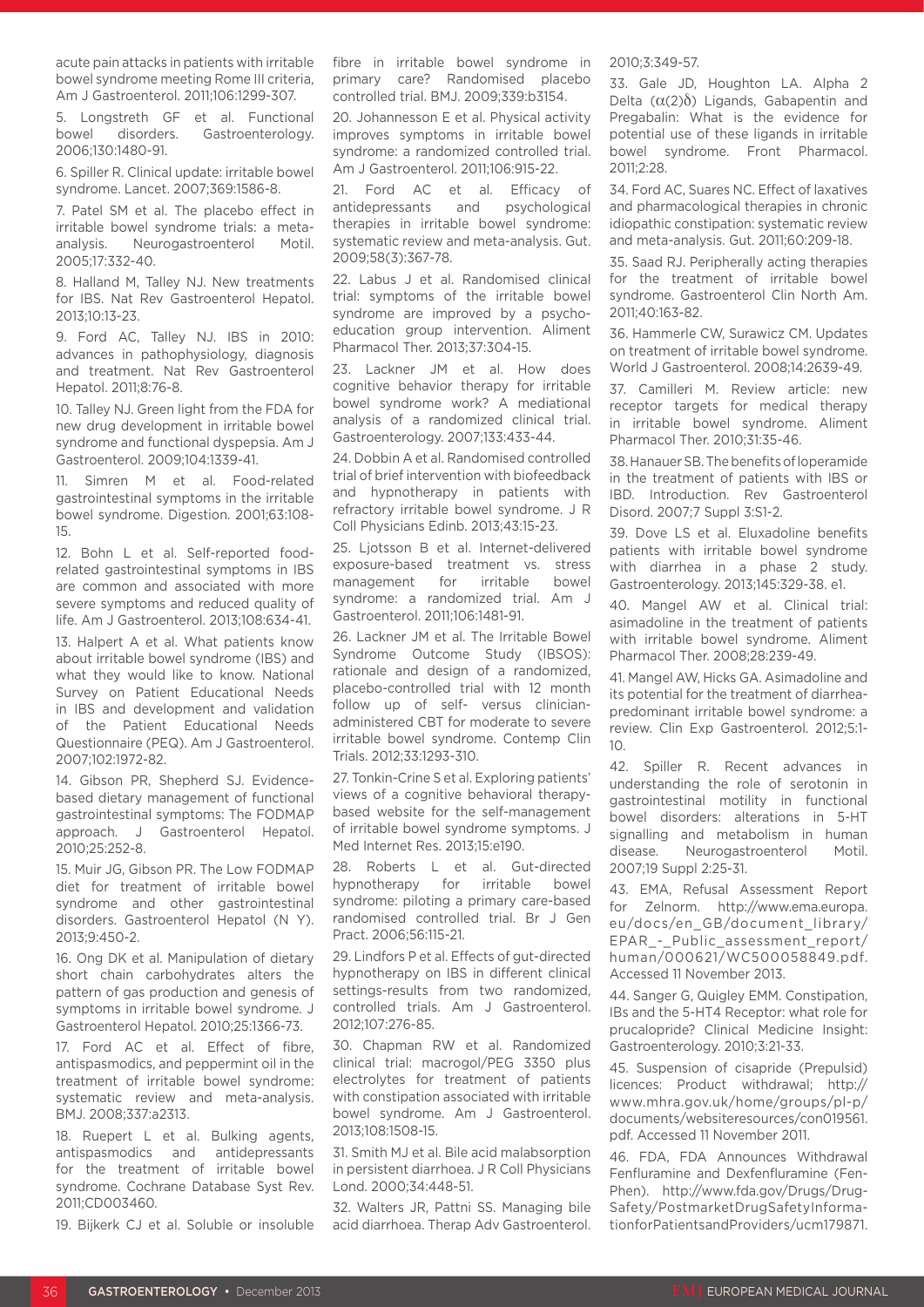#### htm. Accessed 11 November 2011.

47. Tack J et al. Prucalopride (Resolor) in the treatment of severe chronic constipation in patients dissatisfied with laxatives. Gut. 2009;58:357-65.

48. Quigley EM et al. Clinical trial: the efficacy, impact on quality of life, and safety and tolerability of prucalopride in severe chronic constipation--a 12-week, randomized, double-blind, placebocontrolled study. Aliment Pharmacol Ther. 2009;29:315-28.

49. Camilleri M et al. A placebocontrolled trial of prucalopride for severe chronic constipation. N Engl J Med. 2008;358:2344-54.

50. EMA, European Medicines Angency: Resolor. http://www.ema.europa.eu/ema/ index.jsp?curl=pages/medicines/human/ medicines/001012/human\_med\_001030. jsp. Accessed 26 November 2013.

51. Tack J et al. Systematic review: cardiovascular safety profile of 5-HT(4) agonists developed for gastrointestinal disorders. Aliment Pharmacol Ther. 2012;35:745-67.

52. Andresen V et al. Effects of 5-hydroxytryptamine (serotonin) type 3 antagonists on symptom relief and constipation in nonconstipated irritable bowel syndrome: a systematic review and meta-analysis of randomized controlled trials. Clin Gastroenterol Hepatol. 2008;6:545-55.

53. Lewis JH. The risk of ischaemic colitis in irritable bowel syndrome patients treated with serotonergic therapies. Drug Saf. 2011;34:545-65.

54. Garsed KH et al. Ondansetron is an effective treatment for patients with diarrhoea predominant irritable bowel syndrome. Gut. 2011;60 (Suppl 3):A40.

55. Evangelista S. Drug evaluation: Pumosetrag for the treatment of irritable bowel syndrome and gastroesophageal reflux disease. Curr Opin Investig Drugs. 2007;8:416-22.

56. Bao HF et al. A synthetic prostone activates apical chloride channels in A6 epithelial cells. Am J Physiol Gastrointest Liver Physiol. 2008;295:G234-51.

57. Johanson JF et al. Clinical trial: phase 2 study of lubiprostone for irritable bowel syndrome with constipation. Aliment Pharmacol Ther. 2008;27:685-96.

58. Drossman DA et al. Clinical trial: lubiprostone in patients with constipationassociated irritable bowel syndrome- -results of two randomized, placebocontrolled studies. Aliment Pharmacol Ther. 2009;29:329-41.

59. Chey WD et al. Safety and patient outcomes with lubiprostone for up to 52 weeks in patients with irritable bowel syndrome with constipation. Aliment Pharmacol Ther. 2012;35:587-99.

60. Chamberlain SM, Rao SS. Safety evaluation of lubiprostone in the treatment of constipation and irritable bowel syndrome. Expert Opin Drug Saf. 2012;11:841-50.

61. Whitehead WE et al. Lubiprostone does not influence visceral pain thresholds in patients with irritable bowel syndrome. Neurogastroenterol Motil. 2011;23:944 e400.

62. Cuppoletti J et al. Contrasting effects of linaclotide and lubiprostone on restitution of epithelial cell barrier properties and cellular homeostasis after exposure to cell stressors. BMC Pharmacol. 2012;12:3.

63. Busby RW et al. Linaclotide, through activation of guanylate cyclase C, acts locally in the gastrointestinal tract to elicit enhanced intestinal secretion and transit. Eur J Pharmacol. 2010;649:328-35.

64. Johnston JM et al. Linaclotide improves abdominal pain and bowel habits in a phase IIb study of patients with irritable bowel syndrome with constipation. Gastroenterology. 2010;139:1877-86. e2.

65. Chey WD et al. Linaclotide for irritable bowel syndrome with constipation: a 26 week, randomized, double-blind, placebocontrolled trial to evaluate efficacy and safety. Am J Gastroenterol. 2012;107:1702- 12.

66. Rao S et al. A 12-week, randomized, controlled trial with a 4-week randomized withdrawal period to evaluate the efficacy and safety of linaclotide in irritable bowel syndrome with constipation. Am J Gastroenterol. 2012;107:1714-24; quiz p. 25.

67. EMA, European Medicines Agency. Points to Consider on the Evaluation of Medicinal Products for the Treatment of Irritable Bowel Syndrome. http://www. ema.europa.eu/docs/en\_GB/document\_ library/Scientific\_guideline/2009/09/ WC500003187.pdf. Accessed 12 November 2013.

68. FDA, Guidance for Industry. Irritable Bowel Syndrome — Clinical Evaluation of Drugs for Treatment. http://www. fda.gov/downloads/Drugs/Guidances/ UCM205269.pdf. Accessed 8 November 2013.

69. Quigley EM et al. Randomised clinical trials: linaclotide phase 3 studies in IBS-C - a prespecified further analysis based on European Medicines Agency-specified endpoints. Aliment Pharmacol Ther. 2013;37:49-61.

70. Rao SS et al. Effect of Linaclotide on Severe Abdominal Symptoms in Patients with Irritable Bowel Syndrome with Constipation. Clin Gastroenterol Hepatol. 2013;doi:10.1016/j.cgh.2013.09.022. [Epub ahead of print].

71. Castro J et al. Linaclotide inhibits colonic nociceptors and relieves abdominal pain via guanylate cyclase-C and extracellular cyclic guanosine 3',5'-monophosphate. Gastroenterology. 2013;145:1334-46.e11.

72. Shailubhai KB et al. Plecanatide, a guanylate cyclase C agonist improves bowel habits and symptoms associated with chronic constipation in a phase IIa clinical study. Am J Gastroenterol. 2011;106:S502.

73. The Plecanatide Irritable Bowel Syndrome With Constipation Study (IBS-C) (CIBS). http://clinicaltrials. gov/show/NCT01722318. Accessed 12 November 2013.

74. Quigley EM, Quera R. Small intestinal bacterial overgrowth: roles of antibiotics, prebiotics, and probiotics. Gastroenterology. 2006;130:S78-90.

75. Simren M et al. Intestinal microbiota in functional bowel disorders: a Rome foundation report. Gut. 2013;62:159-76.

76. Ohman L, Simren M. Intestinal microbiota and its role in irritable bowel syndrome (IBS). Curr Gastroenterol Rep. 2013;15:323.

77. Saadi M, McCallum RW. Rifaximin in irritable bowel syndrome: rationale, evidence and clinical use. Ther Adv Chronic Dis. 2013;4:71-5.

78. Ortiz-Lucas M et al. Effect of probiotic species on irritable bowel syndrome symptoms: A bring up to date metaanalysis. Rev Esp Enferm Dig. 2013;105:19- 36.

79. Roberts LM et al. A randomised controlled trial of a probiotic 'functional food' in the management of irritable bowel syndrome. BMC Gastroenterol. 2013;13:45.

80. Ki Cha B et al. The effect of a multispecies probiotic mixture on the symptoms and fecal microbiota in diarrhea-dominant irritable bowel syndrome: a randomized, doubleblind, placebo-controlled trial. J Clin Gastroenterol. 2012;46:220-7.

81. Kruis W et al. A double-blind placebocontrolled trial to study therapeutic effects of probiotic Escherichia coli Nissle 1917 in subgroups of patients with irritable bowel syndrome. Int J Colorectal Dis. 2012;27:467-74.

82. Begtrup LM et al. Long-term treatment with probiotics in primary care patients with irritable bowel syndrome- -a randomised, double-blind, placebo controlled trial. Scand J Gastroenterol. 2013;48:1127-35.

83. Dai C et al. Probiotics and irritable bowel syndrome. World J Gastroenterol. 2013;19:5973-80.

84. Landy J et al. Review article: faecal transplantation therapy for gastrointestinal disease. Aliment Pharmacol Ther. 2011;34:409-15.